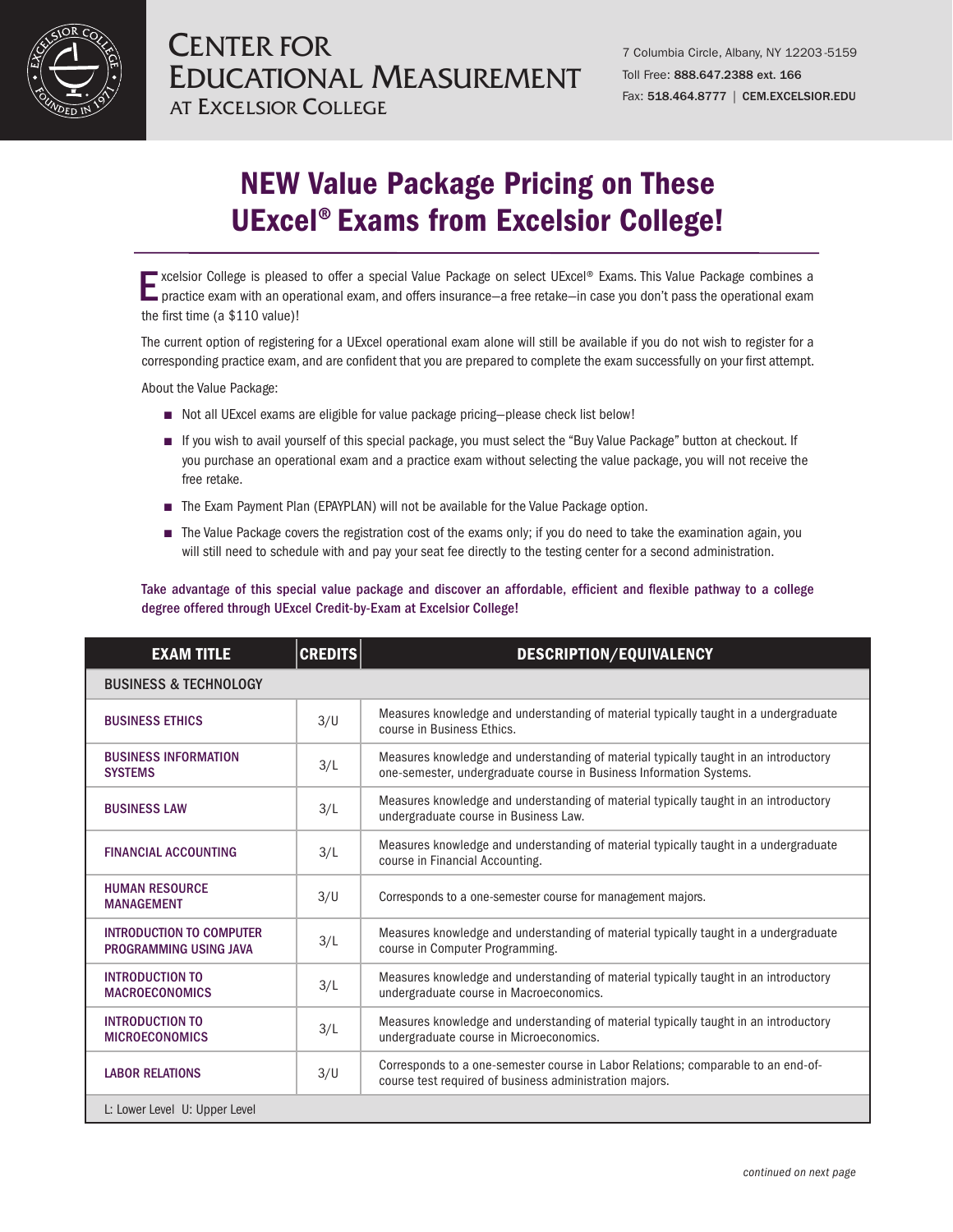| <b>EXAM TITLE</b>                                       | <b>CREDITS</b> | DESCRIPTION/EQUIVALENCY                                                                                                                                                                                                                                                                                     |  |  |
|---------------------------------------------------------|----------------|-------------------------------------------------------------------------------------------------------------------------------------------------------------------------------------------------------------------------------------------------------------------------------------------------------------|--|--|
| <b>MANAGERIAL ACCOUNTING</b>                            | 3/L            | Measures knowledge and understanding of material typically taught in a undergraduate<br>course in Managerial Accounting.                                                                                                                                                                                    |  |  |
| <b>OPERATIONS MANAGEMENT</b>                            | 3/U            | Measures knowledge and understanding of material typically taught in an undergraduate<br>course in Operational Management.                                                                                                                                                                                  |  |  |
| ORGANIZATIONAL BEHAVIOR                                 | 3/U            | Corresponds to a one-semester course in Organizational Behavior typically required of<br>business administration majors in the junior or senior year.                                                                                                                                                       |  |  |
| <b>PRINCIPLES OF FINANCE</b>                            | 3/U            | Measures knowledge and understanding of material typically taught in an undergraduate<br>course in Principles of Finance.                                                                                                                                                                                   |  |  |
| PRINCIPLES OF MANAGEMENT                                | 3/L            | Measures knowledge and understanding of material typically taught in an undergraduate<br>course in Principles of Management.                                                                                                                                                                                |  |  |
| PRINCIPLES OF MARKETING                                 | 3/L            | Measures knowledge and understanding of material typically taught in a undergraduate<br>course in Marketing.                                                                                                                                                                                                |  |  |
| <b>QUANTITATIVE ANALYSIS</b>                            | 3/U            | Measures knowledge and understanding of material typically taught in a an<br>undergraduate course in Quantitative Analysis.                                                                                                                                                                                 |  |  |
| <b>WORKPLACE COMMUNICATION</b><br><b>WITH COMPUTERS</b> | 3/L            | Measures knowledge and understanding of material typically taught in an introductory<br>undergraduate course in Workplace Communications with Computers.                                                                                                                                                    |  |  |
| <b>HUMANITIES</b>                                       |                |                                                                                                                                                                                                                                                                                                             |  |  |
| <b>BIOETHICS:</b><br>PHILOSOPHICAL ISSUES               | 3/U            | Corresponds to a one-semester course in Bioethics.                                                                                                                                                                                                                                                          |  |  |
| <b>INTRODUCTION TO MUSIC</b>                            | 3/L            | Measures knowledge and understanding of material typically taught in a one-semester in<br>Music Appreciation.                                                                                                                                                                                               |  |  |
| <b>INTRODUCTION TO PHILOSOPHY</b>                       | 3/L            | Measures knowledge and understanding of material typically taught in a one-semester<br>survey course in Philosophy.                                                                                                                                                                                         |  |  |
| <b>NATURAL SCIENCES &amp; MATHEMATICS</b>               |                |                                                                                                                                                                                                                                                                                                             |  |  |
| <b>BASIC GENETICS</b>                                   | 3/L            | Corresponds with course offerings such as Basic Genetics or Introduction to Heredity.                                                                                                                                                                                                                       |  |  |
| <b>CONTEMPORARY MATHEMATICS</b>                         | 3/L            | Measures knowledge and understanding of material and skills typically taught in an<br>undergraduate course that serves to fulfill a math or quantitative requirement for students<br>who will not need to go on to take more advanced mathematics courses.                                                  |  |  |
| <b>EARTH SCIENCE</b>                                    | 3/L            | Measures knowledge and understanding of material typically taught in a one-semester<br>course in the physical, natural, and environmental sciences.                                                                                                                                                         |  |  |
| <b>GENERAL CHEMISTRY I</b>                              | 3/L            | Measures knowledge and understanding of material typically taught in a one-semester,<br>undergraduate course in Chemistry.                                                                                                                                                                                  |  |  |
| <b>PATHOPHYSIOLOGY</b>                                  | 3/U            | Based on material typically presented in a one-semester course in Pathophysiology.                                                                                                                                                                                                                          |  |  |
| <b>PRECALCULUS ALGEBRA</b>                              | 3/L            | Measures knowledge and understanding of material typically taught in an undergraduate<br>course that serves as the final algebra course for liberal arts students who do not need<br>calculus, or as a preparatory course for students who will need to go on to take more<br>advanced mathematics courses. |  |  |
| <b>SCIENCE OF NUTRITION</b>                             | 3/L            | Measures knowledge and understanding of material typically taught in a undergraduate<br>course in Science of Nutrition.                                                                                                                                                                                     |  |  |
| <b>WEATHER AND CLIMATE</b>                              | 3/L            | Measures knowledge, understanding, and practical application of material typically<br>taught in a undergraduate course in Weather and Climate.                                                                                                                                                              |  |  |
| L: Lower Level U: Upper Level                           |                |                                                                                                                                                                                                                                                                                                             |  |  |